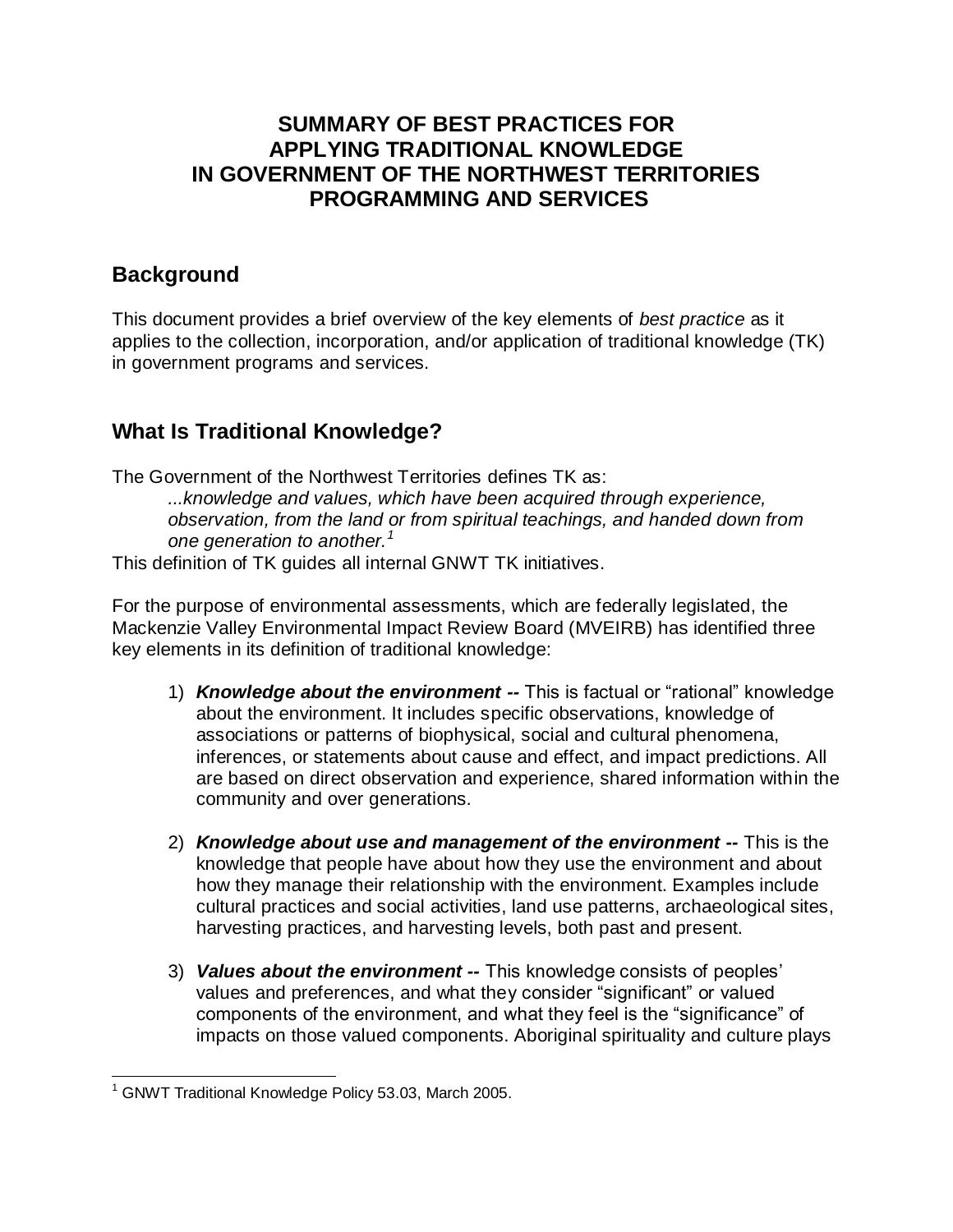a strong role in determining such values. This element of traditional knowledge includes moral and ethical statements about the environment and about the relationships between humans, animals, and the environment; the "right way" to do things.  $2^2$ 

Recent consultations carried out with traditional knowledge practitioners and researchers by the federal Cumulative Impacts Monitoring Program (CIMP) resulted in the preliminary, but unverified, documentation of Dene terms for the concept of traditional knowledge.<sup>3</sup>

| Region         | Term                   | <b>English Translation</b>                      |
|----------------|------------------------|-------------------------------------------------|
| Tåîchô         | Whadèö naòwo           | Knowledge from long ago                         |
| K'asho Got'ine | Dene nek'e gúæá        | <b>Traditional knowledge</b>                    |
| (N. Slavey)    | Dene naowéré           | <b>Traditional practitioner</b>                 |
|                | Dene æaríwíné          | <b>Traditional thinking</b>                     |
| Déline         | Yahnñî gogodí          | History/old stories                             |
| (N. Slavey)    | Eået'áadets'enîtô      | Depend on each other                            |
|                | Dene náowéré           | Dene knowledge                                  |
| South Slavey   | Nahe nahodhe           | Effort $-$ the way we are, the way we have been |
| Dene Sûåiné    | Yuníze hani            | Stories from the past                           |
| Gwich'in       | Dinjii<br>zhuh<br>kyuu | Knowing/practicing indigenous ways              |
|                | gah gwidindàii         |                                                 |

GNWT personnel must be sensitive to the differing definitions of TK and ensure that GNWT engagement in TK initiatives is consistent with internal policy while respectful of definitions being applied by partner agencies.

# **What is the Link between TK and Language?**

It is important to recognize that Aboriginal languages are an integral part of traditional knowledge systems. There are 11 languages officially recognized in the Northwest Territories and 9 of these are Aboriginal languages: Inuvialuktun, Inuinnaqtun, Inuktituk, Gwich'in, North Slavey, South Slavey (Dene Zhatié), Tåîchô (Dogrib), Chipewyan (Dene Sûåiné), and Cree.<sup>4</sup> Through these languages, northern Aboriginal people create a shared belief in and understanding of the world and our relationship to it:

Languages are about our identity – who we are and how we understand and interact with each other and the world around us.<sup>5</sup>

l <sup>2</sup> Mackenzie Valley Environmental Impact Review Board. 2005.

<sup>&</sup>lt;sup>3</sup> NWT Cumulative Impact Monitoring Program. 2008.

<sup>&</sup>lt;sup>4</sup> Final Report, Special Committee on the Review of the Official Languages Act [SCOL]. Legislative Assembly, Yellowknife, 2003. p.1.

<sup>5</sup> SCOL Act 2003. p.1.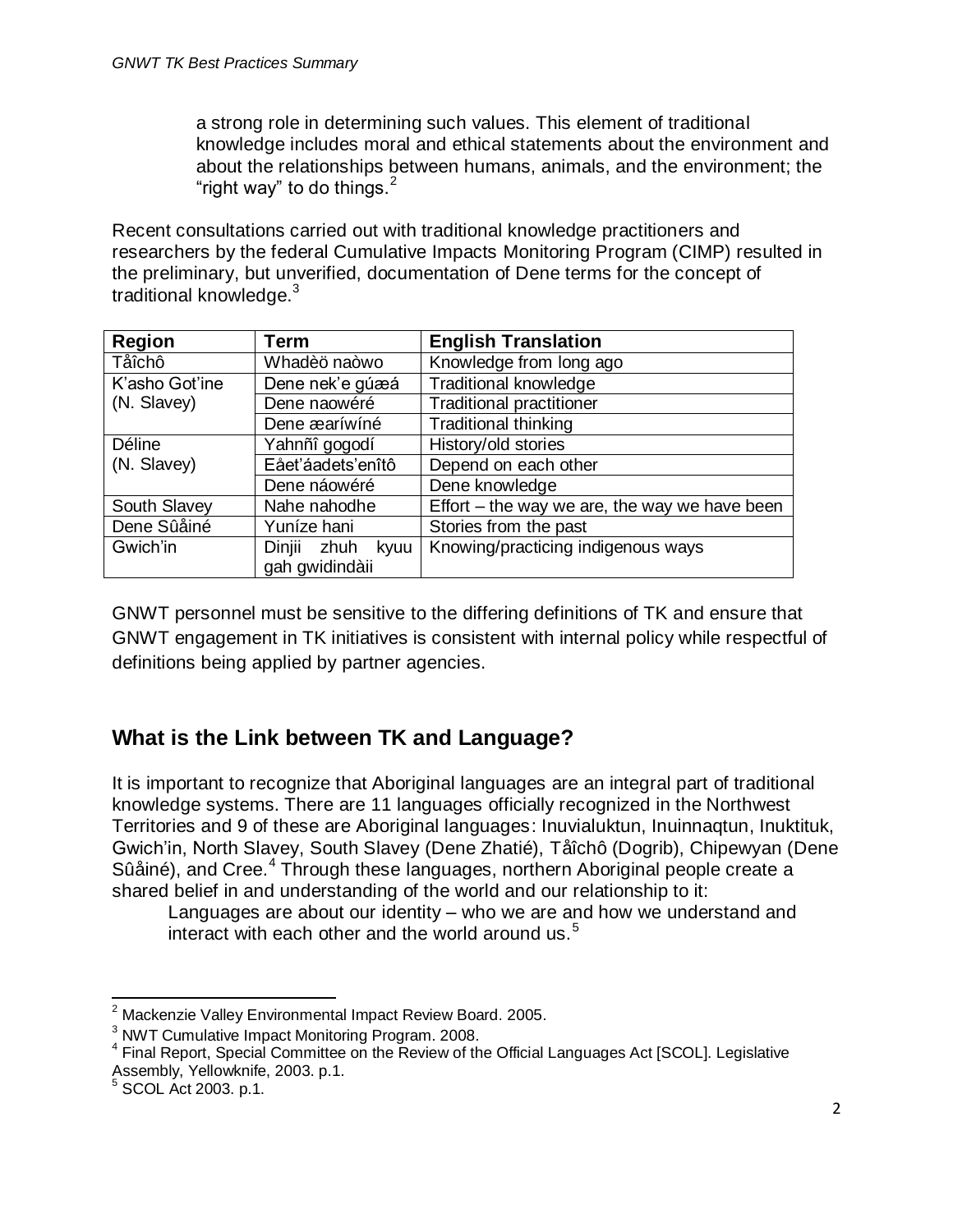Not only is it difficult to translate Aboriginal concepts regarding the natural world into English but it is also difficult to translate conventional scientific and technical concepts into Aboriginal languages. 6

Ideally, people engaging in TK-related activities (whether research, programming, or service delivery) within Aboriginal communities would be proficient in understanding, at least, the oral language of the particular dialect of the Aboriginal peoples they are working with. An understanding of the written language would also be very useful. Bilingual personnel are a tremendous asset for bridging language gaps that may exist. Where bilingual personnel are not available, the use of experienced and/or certified interpreter-translators can also help bridge this gap.  $^7$ 

Given the challenges associated with translating information across cultures, the success, integrity, and effectiveness of TK-related activities can be significantly increased by ensuring full use of the Aboriginal languages.

## **What are the Key Elements of Best Practice?**

The best practices outlined in this section are based on common themes which emerged through a review of a variety of documents that describe the principles and procedures for gathering and applying traditional knowledge information in the north.

### *1. Understand and Acknowledge the Value of TK*

To effectively incorporate TK as a meaningful component of government activities, the knowledge system associated with the internal generation and maintenance of TK must be assigned the same value and respect as that assigned to scientific findings.<sup>8</sup> This does not mean that TK can or should be applied without oversight and critique, rather that we seek to understand and acknowledge the oversight and critique measures that are already embedded within traditional knowledge systems, rather than expecting TK to fit into critical processes developed for conventional scientific knowledge systems.

## *2. Establish and Apply Appropriate Definitions of TK*

The GNWT has already developed a working definition of traditional knowledge for policy purposes. For internal GNWT TK initiatives, this definition must apply. Where GNWT personnel participate in TK initiatives that are governed and/or driven by other agencies (such as the MVEIRB or regional cultural institutes), due respect must be given to the working definitions of TK developed and applied by those agencies.

 $\overline{a}$  $6$  Kendrick, 2000 cited in: SCOL Act, 2003. p.7.

 $<sup>7</sup>$  Hart, Elisa. 1995.</sup>

 $^8$  ITK and NRI. 2006.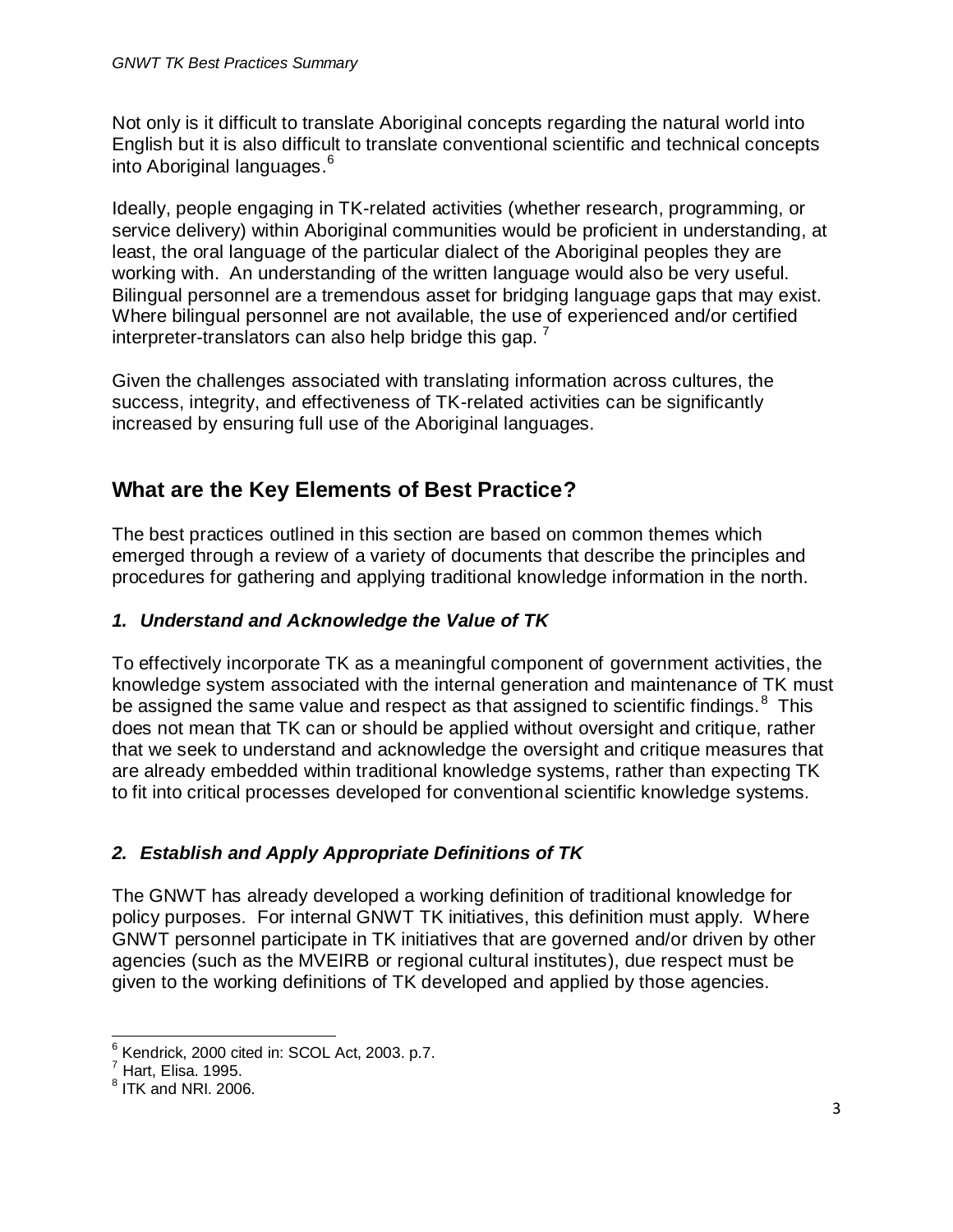#### *3. Ensure the Protection of Sensitive Information*

Some elements of traditional knowledge are considered to be privileged and/or confidential information. Protocols for the protection of traditional knowledge and intellectual property rights must be discussed and agreed upon prior to proceeding with TK-related activities in any Aboriginal community.

Outside agencies are responsible for ensuring that the traditional knowledge entrusted to them by communties is treated in accordance with established protocols and instructions for confidentiality. There must be clear understanding and agreement on the control of TK information, including its storage, use, and release.<sup>9</sup>

#### *4. Adhere to Community-based Protocols*

TK-related activities carried out in the NWT must adhere to community and/or regional TK protocols. Most regions and many individual communities have developed TK protocols in relation to research, and these protocols can be used or adapted to accommodate a wider range of TK-related activities, including program and service delivery. These protocols generally outline acceptable ground-rules for engagement with communities and TK holders regarding the gathering and use of traditional knowledge data and information.

It is strongly recommended that government personnel establish clearly-defined relationships with community representatives and participants before commencing TKrelated research or other activities to ensure a common understanding of each other's goals and expectations.<sup>10</sup> This relationship could take the form of a formal research or program agreement or could be outlined in some other form of document.

#### *5. Ensure Community Engagement*

Working effectively with traditional knowledge requires community support and involvement, a collaborative approach, and respect for local language and cultural values.<sup>11</sup> For this reason, a number of TK researchers have adopted the *communitybased participatory research* (CBPR) methodology, which provides a framework for blending TK research with scientific models to produce productive working relationships between Aboriginal and scientific communities<sup>12</sup>.

CBPR methodology requires external agencies and personnel to work closely with communities and TK holders to establish and implement projects, programs, or services

 $\overline{a}$  $^9$  ITK and NRI 2006:8

<sup>&</sup>lt;sup>10</sup> KAVIK-AXYS Inc. 2005.

<sup>11</sup> GNWT Department of Education, Culture and Employment. 2007.

<sup>12</sup> Fletcher, C. 2003.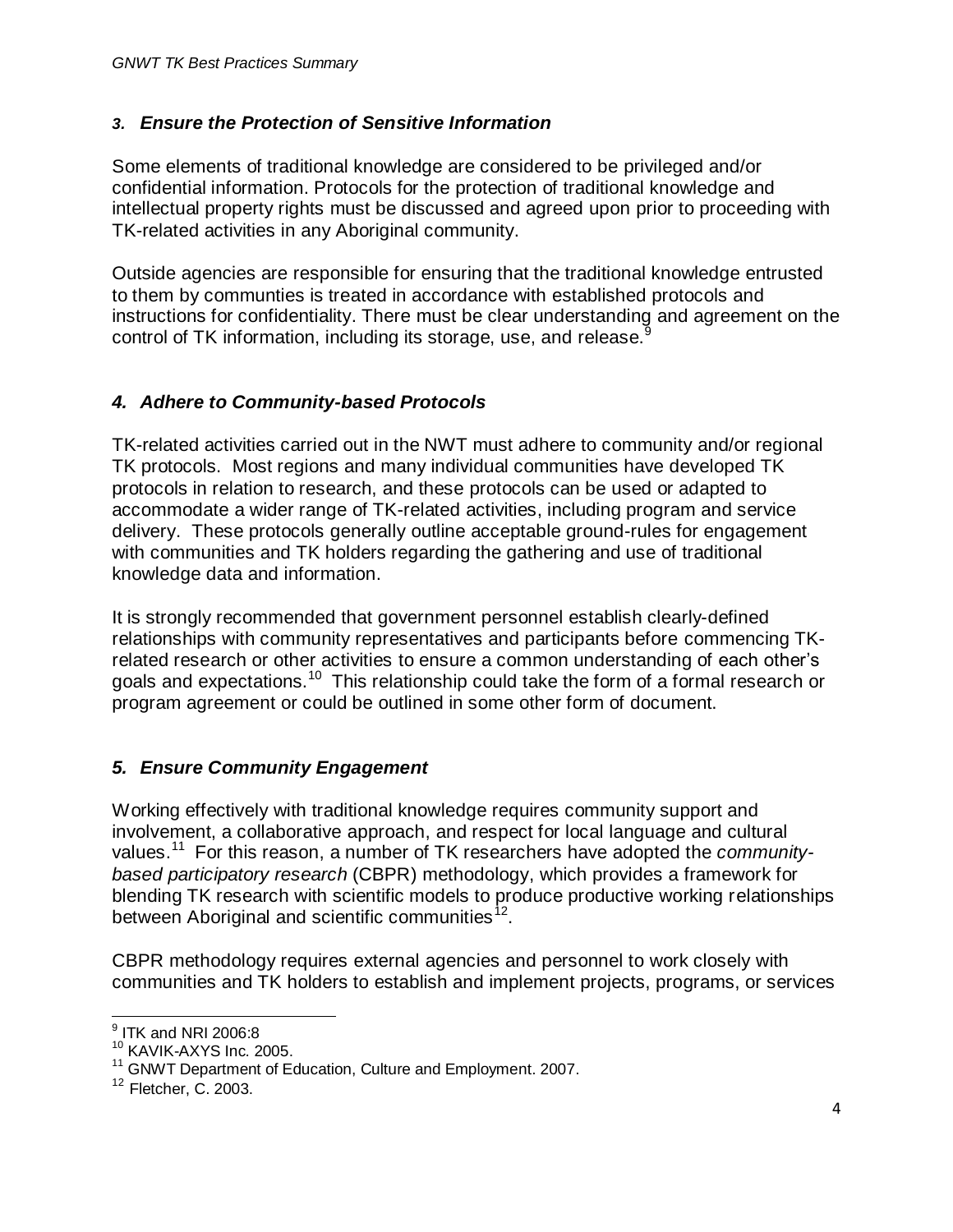that reflect local perspectives, needs, capacity, and schedules. Applying the principles and measures of CBPR can help build and maintain community participation, interest and trust between government agencies, agency personnel, and the community as a whole.

Engagement with communities also means establishing meaningful relationships on a more personal level, through positive social interaction such as attending social functions and participating in community events. For those personnel unfamiliar with the cultural context and fabric of the north, social interaction can increase awareness and build relationships that ultimately strengthen and enhance working relationships.

#### *6. Ensure Informed Consent*

The collection and use of traditional knowledge usually requires two levels of informed consent in advance: from local governing bodies as well as from the individuals sharing that information.<sup>13</sup> Informed consent usually requires some form of documented statement or oral agreement, although the nature of these agreements may vary.

Where regional or community TK protocols are not in place to guide consent considerations, the issue of consent must be discussed in advance with the Aboriginal governments or agencies that represent local TK holders.

## *7. Ensure Local Ownership and Control of Information*

Aboriginal peoples and their respective communities retain inherent rights to their knowledge, cultural practices, and traditions, even where that information is being shared with others. However, based on previous experiences, many Aboriginal groups and peoples will not share information out of fear of losing control over that information. Traditional knowledge has been, and continues to be, expropriated, misused, and/or misinterpreted by people and agencies outside of the Aboriginal communities. Applying traditional knowledge in a meaningful and respectful way within government programs and services means acknowledging and accepting that the holders of TK will continually retain some degree of control over that knowledge.

Shared-use agreements, research agreements, copyright and confidentiality provisions, and physical control over raw materials and original data files are means to ensure and strengthen community control. Government personnel must be aware of the measures identified in different regions to ensure local control and adhere to these measures.<sup>14</sup>

l  $13$  Dehcho First Nation Traditional Knowledge Research Protocol. 2004.

<sup>&</sup>lt;sup>14</sup> Gwich'in Social & Cultural Institute 2004; and Dehcho First Nation 2004.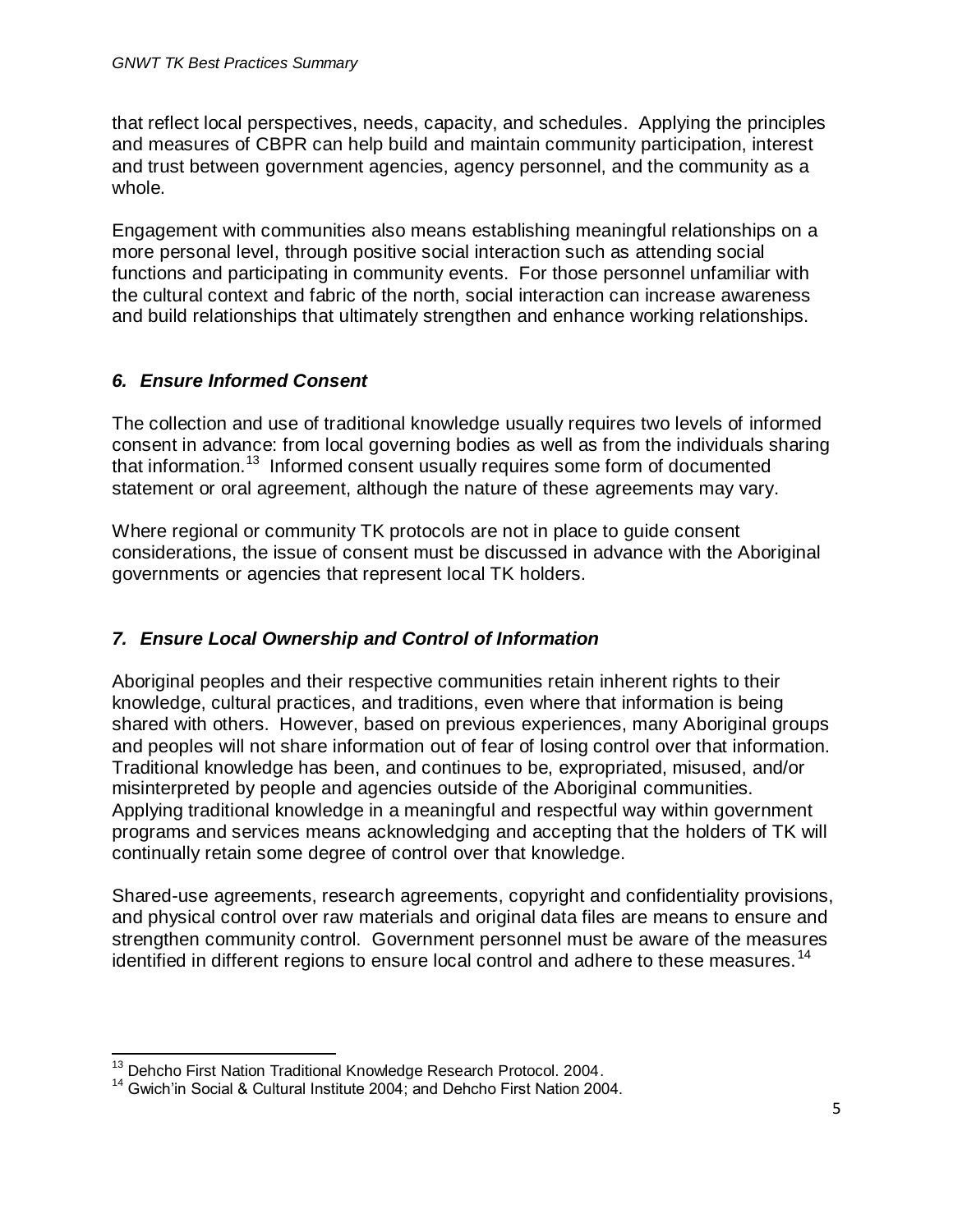#### *8. Interpret and Present TK in the Appropriate Cultural Context*

In an attempt to make very complex knowledge understandable, TK is often separated from the wholistic and spiritual context in which it is embedded. Since some elements of TK lose meaning when removed from its cultural context, TK holders and the Aboriginal governments that represent them should have the opportunity to participate in the interpretation and application of TK to ensure that its meaning is fully conveyed and understood.<sup>15</sup>

#### *9. Provide Benefits for the Use of TK*

Given that TK is held at the community level, TK-related initiatives should support community capacity building by providing training and employment opportunities in the areas of language and culture.<sup>16</sup>

Along with providing TK information, community members can play direct and significant roles in GNWT traditional knowledge initiatives in a number of ways. They can provide services as consultants, project coordinators, researchers, community liaisons, interviewers, interpreters (spoken word), translators (written word) and/or transcribers. Community participants need to be appropriately recognized by getting credit in publications and/or reports and by being adequately and equitably compensated for their contributions. In most cases, engagement and compensation would be routed through the Aboriginal governments or agencies represented TK holders, rather than directly to individuals, given the collective nature of traditional knowledge systems.

#### *10.Follow Formal Research Licensing Guidelines*

In the Northwest Territories, all scientific research is licensable under the Scientists Act, a territorial legislation administered by the Aurora Research Institute in Inuvik.<sup>17</sup> Licensed research includes the gathering of physical, social, and biological data as well as the gathering of traditional, indigenous, and/or local knowledge. Research involving land animals or wildlife habitat requires a Wildlife Research Permit, while research studies in archaeology require an Archaeologists Permit under the NWT Archaeological Sites Regulations.

The Aurora Research Institute, the Department of Environment and Natural Resources, or the Prince of Wales Northern Heritage Centre can be contacted to clarify regulatory requirements and to make contact with appropriate permitting and screening agencies. Permit application processes take time and may have to go through a community review

 $\overline{a}$ <sup>15</sup> Mackenzie Valley Environmental Impact Review Board. 2005, and Alaska Native Science Commission.

<sup>16</sup> Gwich'in Social & Cultural Institute 2004.

<sup>&</sup>lt;sup>17</sup> Aurora Research Institute, NWT Scientists Act: Consolidation of Scientists Act R.S.N.W.T. 1988, c.S-4.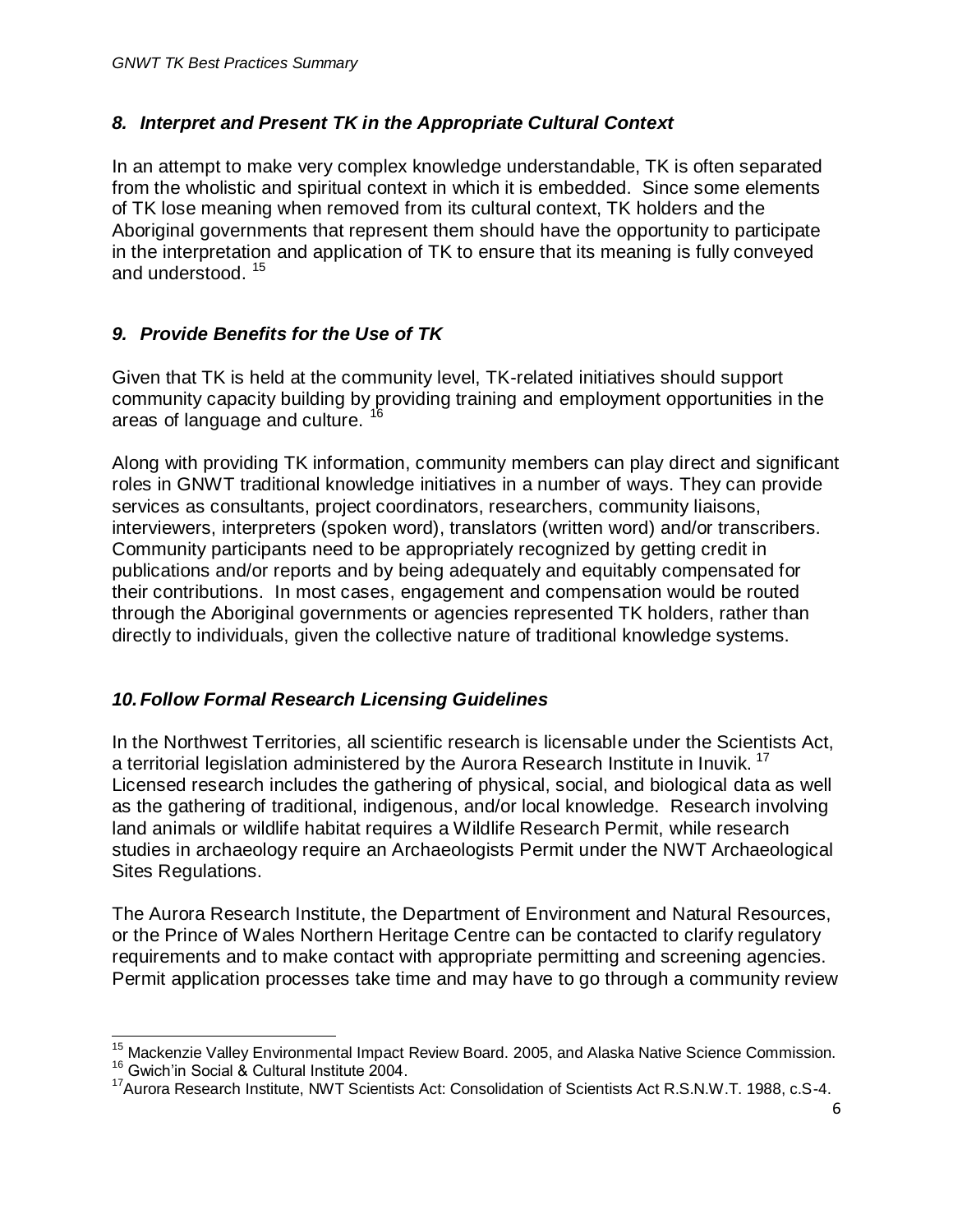process, so submit applications well in advance of the starting date for research projects.

#### *11.Establish Clear Communication and Reporting Links*

The development of an effective and appropriate communication strategy is fundamental in gaining and maintaining community support and involvement in TKrelated activities, whether research or program / service delivery. Communication is essential to determining the desired, and appropriate, level of community involvement; ensuring initiatives proceed smoothly; and informing communities of all outcomes. Oral communications should be provided in both English and the local language dialect. Prepared documents should be shared with the designated community representative(s) in a timely manner and appropriate format. Where an initiative results in a final document or report, these must be reviewed and accepted by the community, through its designated representatives, before being released to other agencies.<sup>18</sup>

It is recommended that copies of materials generated through GNWT-funding projects or programs be archived with the NWT Archives as a component of project reporting. Making agreements with the Archives beforehand and ensuring that all project partners are aware that the information will be stored there is an essential part of project planning and reporting.

## **Final Comments**

Although application of the best practices provided in this document will help ensure Aboriginal peoples and their knowledge are treated ethically and appropriately, it must always be recognized that any acquisition, use, publication, or application of TK by GNWT personnel must be in accordance with the protocols and wishes of the peoples holding that knowledge. This is best achieved where TK initiatives are guided and/or managed by the holders of that knowledge through those Aboriginal governments or agencies tasked to represent TK interests.

TK implementation within government is an evolving process so *best practice* will also evolve and mature over time through experience, dialogue, and increased awareness of the benefits of utilizing traditional knowledge, along with conventional scientific approaches, to address the issues and challenges facing all northern peoples.

 $\overline{a}$ <sup>18</sup> Dehcho First Nations 2004.